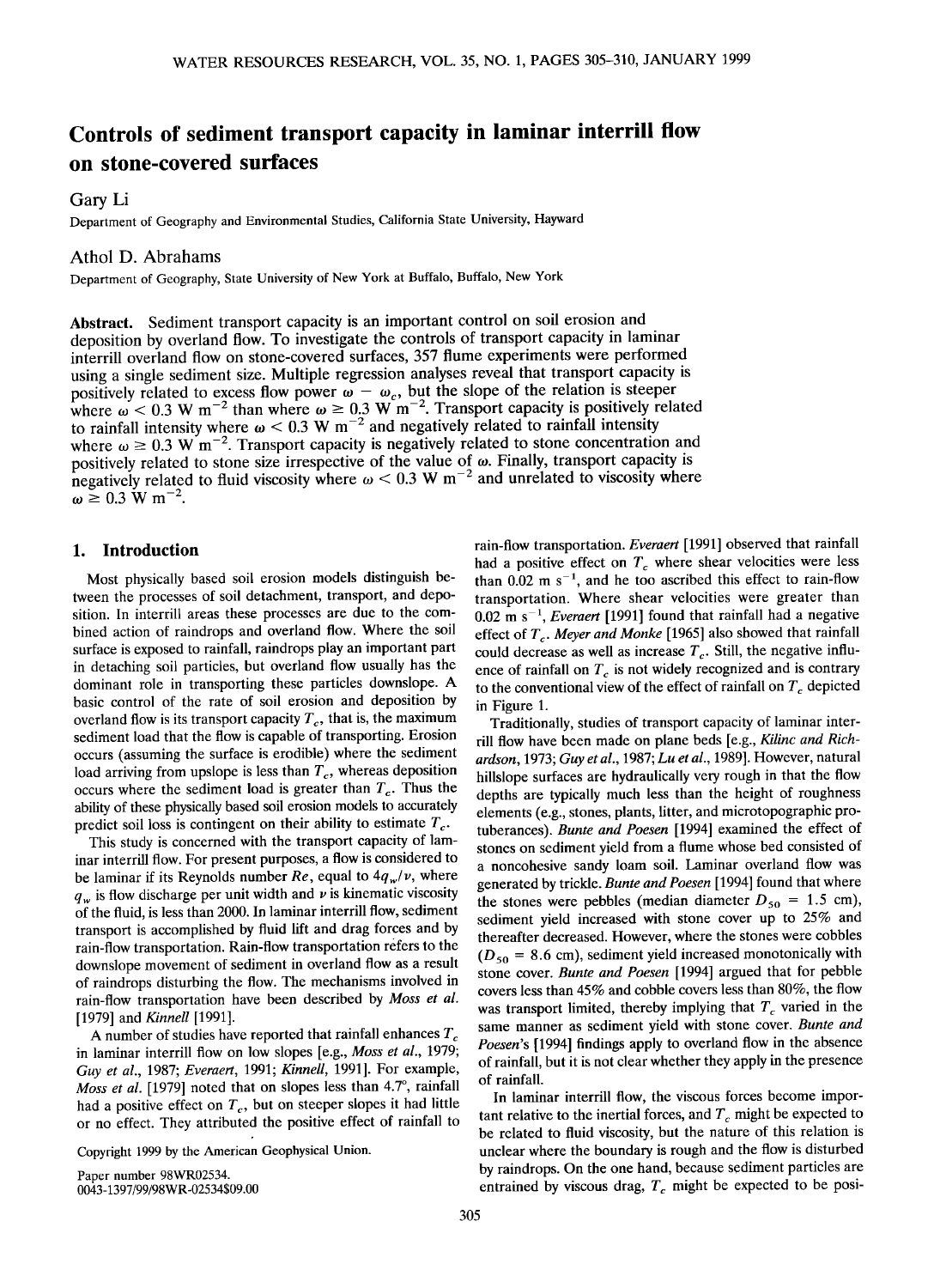

**Figure 1. Conventional view of the relation between sediment transport capacity, flow intensity, and rainfall intensity. All units are arbitrary and the scales are arithmetic. After Kirkby [1980, Figure 1.4]. Copyright John Wiley and Sons Limited. Reproduced with permission.** 

**tively related to fluid viscosity. On the other, sediment particles are also entrained by disturbances to the flow generated by raindrop impact and surface roughness. Because such distur**bances are damped by increases in viscosity,  $T_c$  might be ex**pected to be negatively related to fluid viscosity. Which of these two relations dominates has yet to be determined.** 

**This paper reports on a set of flume experiments aimed at**  elucidating the controls of  $T_c$  in laminar interrill flow on stone**covered surfaces. To limit the experiments to a manageable number, only a single sediment size was used, and the analysis focuses on the effects of excess flow power, rainfall intensity,**  stone concentration, stone size, and fluid viscosity on  $T_c$ .

# **2. Experimental Setup and Methods**

**The flume was 5.2 m long and 0.4 m wide with a smooth aluminum bed and Plexiglas walls (Figure 2). It consisted of two parts: a lower part 3.6 m long and an upper steeper part 1.6 m long. For the experiments the lower part of the flume was**  inclined at four slopes  $\theta$ , 2.0°, 2.7°, 5.5°, and 10.0°, and was **covered by a well-sorted silica testing sand with median diam**eter of 0.74 mm (ASTM C-190) and a density  $\rho_s$  of 2650 kg m<sup>-3</sup>. During the experiments, sand was supplied from a vibrat**ing hopper to the upper part of the flume and traveled down the flume either very largely or entirely as bedload. Hu and Hui's [1996] equations indicate that the proportion of grains transported by rolling or saltation ranged from 77 to 100%. Water entered the upper part of the flume by overflowing from**  a head tank. The water inflow of  $43.4 - 264$  cm<sup>3</sup> s<sup>-1</sup> was con**trolled by a gate valve and measured with a rotameter. The**  density of the water  $\rho$  was assumed to be 1000 kg m<sup>-3</sup>, while **the kinematic viscosity v was determined from water temper**ature, which ranged from  $6.5^{\circ}$  to  $35^{\circ}$ C. Fixing  $\rho$  while varying  $\nu$ with temperature can be justified on the grounds that  $\rho$  varies **by less than 0.05% over the measured range of temperature, while v varies by almost a factor of 2.** 

**During the experiments simulated rainfall was applied at**  intensities I of 0.9, 1.8, and 2.7 mm min<sup> $-1$ </sup> from one, two, and **three Sprac0-Lechler full cone jet nozzles [Luk et al., 1986] mounted 0.3 m apart and 3.6 m above the center of the flume. The raindrop sizes, determined by the flour pellet method**  **[Laws and Parsons, 1943], varied from 0.4 to 4.8 mm and had median values for the three intensities of 1.6, 2.0, and 2.4 mm, respectively. Drop size increased with rainfall intensity because the spray cones intersected when the second and third nozzles were operating, causing the water drops to collide and form larger drops. Given that the flow velocity from each nozzle**  exceeded 5 m  $s^{-1}$ , established by dividing the outflow from the nozzle  $(0.000185 \text{ m}^3 \text{ s}^{-1})$  by its cross-sectional area  $(0.000033$ m<sup>2</sup>), and taking into account that the maximum angle of spray with respect of vertical fall path was 60°, it was calculated that **all but the smallest drops reached terminal velocity. From the terminal velocity-drop size relation [Laws, 1941; Gunn and Kinzer, 1949] and the measured drop size distributions, the total kinetic energies of the three intensities were computed to**  be 0.24, 0.65, and 1.19 J  $m^{-2}$  s<sup>-1</sup>, respectively. These kinetic **energies are 48, 68, and 85%, respectively, of the energies of natural rainstorms at the same intensities [Kinnell, 1973]. The spatial uniformity of the rainfall was evaluated using eight rain gages during nine 30-min events. The coefficient of variation averaged 0.093, indicating a highly uniform distribution. Water discharge Q at the end of the flume was calculated by adding the rainfall onto the flume to the water inflow from the head tank.** 

**The flume bed was covered with stones to mimic a desert hillslope. Three groups of stones were collected from a local river bed. The stones in the three groups were similar in shape**  (with a mean Corey shape factor  $c/(ab)^{1/2}$  ranging from 0.566 **to 0.605) and in roundness (with all groups having a modal roundness index of 5 on Powers' [1953] six-point scale) but different in size. Because the stones were randomly placed in the flume with their a-b planes parallel to the bed, stone size**  was measured by  $(a + b)/2$ . The median values of this index D<sub>r</sub> were 2.80, 4.55, and 9.13 cm for the three groups. The **proportion of the bed covered by stones C ranged from 0 to 0.3. Owing to the shallowness of the flows, the stones always protruded above the water surface.** 

**The mean flow velocity u was determined by a salt-tracing**  technique described elsewhere [*Li and Abrahams*, 1997]. With  $Q$  and  $u$  known, mean flow depth  $d$  was calculated using  $d =$  $Q/uw$  and  $w = W(1 - C)$ , where w and W are the mean flow **width and the flume width, respectively. The outflow of water and sediment from the flume was sampled, and sediment con**centration C<sub>s</sub> was determined gravimetrically. Sediment transport capacity  $T_c$  was then obtained from  $T_c = q_w C_s$ , where  $q_w = Q/w$ .

**In total, 357 experiments were undertaken representing 48 different combinations of flow, stone, and rainfall properties** 



**Figure 2. Sketch of flume.**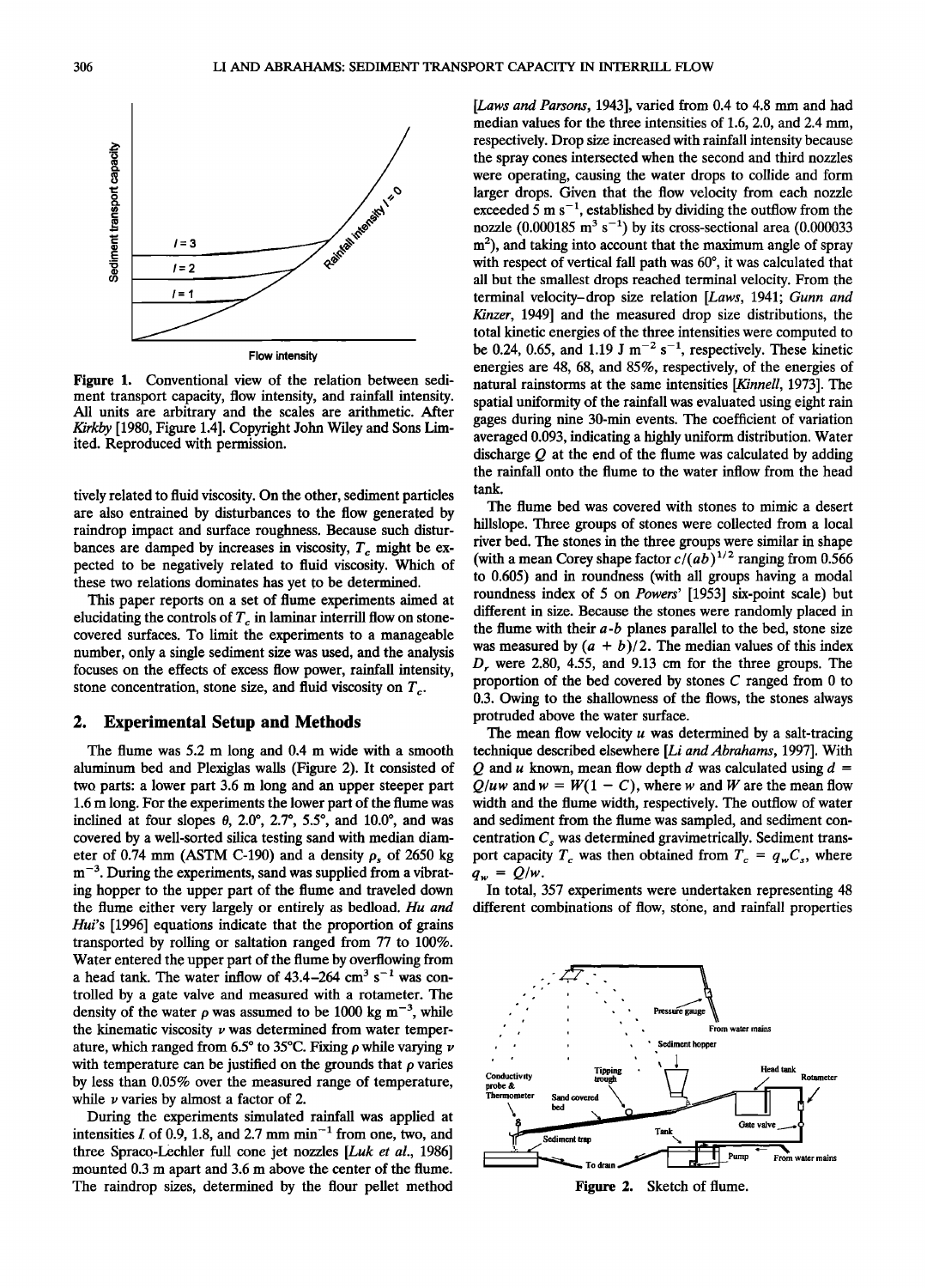**(Table 1). For the experiments, Re ranged from 878 to 1996, 1 indicating a laminar flow regime. The original intention was to analyze the experiments as a single sample. However, Figure 3**  mucating a raminar now regime. The original mierition was to<br>
subgests that the data should be divided into two samples.<br>
• Figure 3 contains a plot on logarithmic axes of  $T_c$  against flow<br>
power  $\omega = \tau u$ , where  $\tau = \rho g d$ **Figure 3a contains a plot on logarithmic axes of**  $I_c$  **against flow**  $\text{row}_{\text{max}}$  or  $\text{row}_{\text{max}}$  is the next given by  $\text{row}_{\text{max}}$ **power**  $\omega = \tau u$ **, where**  $\tau = \rho g a s$  **is bed shear stress, g is the**  $\alpha$ acceleration of gravity, and  $S = \sin \theta$  is the energy slope. The  $\frac{6}{5}$  0.01 graph shows that where  $\omega$  < 0.3 W m<sup>-2</sup> rainfall has a positive effect on  $T_c$ . The same data are plotted in Figure 3b on arithmetic axes. The graph suggests that where  $\omega \ge 0.3$  W m<sup>-2</sup>,  $\frac{1}{2}$  0.001 rainfall has a negative effect on  $T_c$ , a suggestion supported by **statistical analyses later in the paper. It thus appears that the**  variables controlling  $T_c$  depend on the value of  $\omega$ . Figure 3 also 0.0001 <sup>1</sup> reveals a large overlap between the plotted points for the **experiments with and without rainfall. This is because other**  variables beside I and  $\omega$ , such as C, D<sub>r</sub>, and  $\lambda$ , influence  $T_c$ . To  $0.18$ unravel the influences of these variables on  $T_c$ , the data were divided into two samples according to whether  $\omega$  was greater or less than  $0.3 \text{ W m}^{-2}$ , and the relevant variables were subjected **to multiple regression.** 

## **3. Multiple Regression Analyses**

**Before regression analyses could be performed, two issues had to be addressed. The first was the determination of critical flow power, and the second was the form of the regression model.** 

#### **3.1. Critical Flow Power**

Where there is some critical value of flow power  $\omega_c$  below **which bed sediments do not move, the appropriate measure of**  flow power to be related to  $T_c$  is excess flow power  $\omega - \omega_c$ . However, the determination of  $\omega_c$  is problematic. Where rain**fall accompanies interrill flow, raindrops continue to disturb the bed and lift particles into the flow as flow power diminishes and approaches zero. It follows that sediment transport takes place under rainfall no matter how small the flow. Conse**quently, for the present experiments with rainfall,  $\omega_c$  was as**sumed to be zero. This assumption is supported by Moss et al.'s [1979] observations of rain-flow transportation on zero slopes.** 

**For the experiments without rainfall, there appears to be no**  way of computing  $\omega_c$ . Accordingly, for every experiment with-

**Table 1. Experimental Design** 

| Slope<br>$S$ , deg | Stone Size<br>$D_r$ , cm | Stone<br>Coverage $C$ | Temperature<br>T. °C | <b>Rain Intensity</b><br>$I$ , mm min <sup>-1</sup> |  |
|--------------------|--------------------------|-----------------------|----------------------|-----------------------------------------------------|--|
| 2.0                | 0.00                     | 0.00                  | 7                    | 0, 1.8, 2.7                                         |  |
| 2.0                | 0.00                     | 0.00                  | 35                   | 0, 1.8, 2.7                                         |  |
| 2.0                | 2.80                     | 0.25                  | 7                    | 0, 1.8                                              |  |
| 2.0                | 2.80                     | 0.25                  | 35                   | 0, 1.8                                              |  |
| 2.0                | 4.55                     | 0.15                  | 7                    | 0, 1.8, 2.7                                         |  |
| 2.0                | 4.55                     | 0.15                  | 35                   | 0, 1.8, 2.7                                         |  |
| 2.0                | 4.55                     | 0.25                  | 7                    | 0, 1.8, 2.7                                         |  |
| 2.0                | 4.55                     | 0.25                  | 35                   | 0, 1.8                                              |  |
| 2.0                | 9.13                     | 0.25                  | 7                    | 0, 1.8                                              |  |
| 2.0                | 9.13                     | 0.25                  | 35                   | 0, 1.8                                              |  |
| 2.7                | 0.00                     | 0.00                  | 20                   | 0, 0.9, 1.8, 2.7                                    |  |
| 2.7                | 2.80                     | 0.08                  | 20                   | 0                                                   |  |
| 5.5                | 0.00                     | 0.00                  | 7                    | 0, 1.8, 2.7                                         |  |
| 5.5                | 0.00                     | 0.00                  | 20                   | 0, 0.9, 2.7                                         |  |
| 5.5                | 2.80                     | 0.08                  | 20                   | 0.9, 1.8, 2.7                                       |  |
| 5.5                | 2.80                     | 0.25                  | 7                    | 0, 1.8, 2.7                                         |  |
| 10.0               | 0.00                     | 0.00                  | 20                   | 0, 0.9, 2.7                                         |  |
| 10.0               | 2.80                     | 0.08                  | 20                   | 0, 0.9, 2.7                                         |  |



**Figure 3.** Graphs of transport capacity  $T_c$  versus flow power  $\omega$  (a) on logarithmic axes, showing the positive effect of rainfall **6o (a) on logarithmic axes, showing the positive effect of rainfall**  on  $T_c$  where  $\omega < 0.3$  W m<sup>-2</sup>, and (b) on arithmetic axes, showing the negative effect of rainfall on  $T_c$  where  $\omega \geq 0.3$  W  ${\bf m}^{-2}$ .

out rainfall,  $\omega_c$  was assigned the value 0.020 W m<sup>-2</sup>. This value was chosen because it is the mean of  $\omega_c$  (standard deviation = 0.0067 W  $m^{-2}$ ) for a parallel set of 237 experiments involving **transitional and turbulent overland flows on stone-covered**  beds. The method of calculating  $\omega_c$  in these experiments is **described by Abrahams et al. [1998]. Although predicting critical transport conditions for laminar flows from analyses of transitional and turbulent flows may not be strictly valid, the**  estimated value of  $\omega_c$  seems reasonable and so is used in the **absence of any better approach.** 

#### **3.2. Regression Forms**

**Empirical sediment transport equations for overland flow are usually power functions [e.g., Finkner et al., 1989; Low, 1989; Govers, 1992]. Consequently, models of this form were initially investigated using nonlinear regression, but conver**gence could not be achieved apparently because I, C, and D, **are frequently zero. Linear regression of log-transformed variables was therefore necessary, but the zeros still posed a problem insofar as the logarithm of zero is undefined. The problem was tackled in two ways. First, a small constant, specifically**  0.001, was added to *I*, *C*, and *D*, before log-transforming these variables (to the base 10). Second,  $I, C$ , and  $D$ , were retained **as arithmetic variables in the regression analyses. Thus the**  stepwise regressions took two forms. In the first,  $\log T_c$  was **regressed against log** ( $\omega - \omega_c$ ), log ( $I + 0.001$ ), log ( $C + \omega_c$ )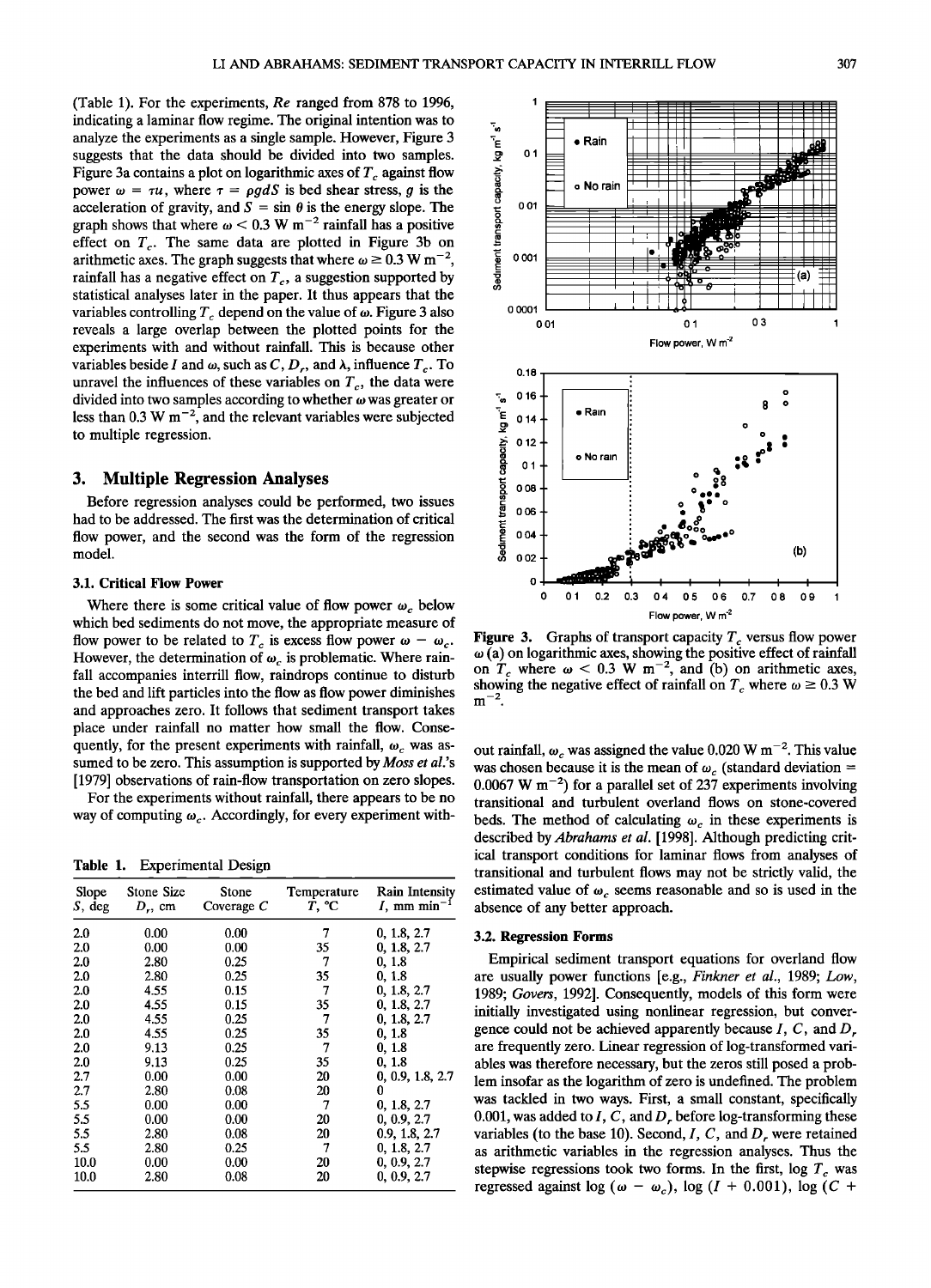| Sample Size        | Sample | <b>Regression Equation and Standardized Regression Coefficients</b>                                                                                                                                                     | Coefficient of<br>Determination |
|--------------------|--------|-------------------------------------------------------------------------------------------------------------------------------------------------------------------------------------------------------------------------|---------------------------------|
|                    |        | $\omega$ < 0.30 259 $\log T_c = 6.796 + 2.230 \log (\omega - \omega_c) + 4.496 \log (I + 0.001) - 0.322 \log (C + 0.001) + 0.372 \log (D_r + 0.001) - 1.061 \log \nu$<br>$0.074$ $-0.847$<br>በ 717<br>$-0.227$<br>0.873 | 0.733                           |
|                    |        | $\log T_c = -7.043 + 2.240 \log (\omega - \omega_c) + 0.037 I - 1.211 C + 3.232 D_r - 1.093 \log \nu$<br>$0.877$ $0.877$ $-0.315$ $0.232$ $-0.233$                                                                      | 0.734                           |
| $\omega \geq 0.30$ |        | 98 $\log T_c = -0.579 + 1.754 \log (\omega - \omega_c) - 0.022 \log (I + 0.001) - 0.287 \log (C + 0.001) + 0.331 \log (D_r + 0.001)$<br>$-1,342$<br>$-0.148$<br>0.858<br>1.094                                          | 0.932                           |
|                    |        | $\log T_c = -0.662 + 1.705 \log (\omega - \omega_c) - 0.037 I - 1.0218 C + 2.068 D_r$<br>$0.834$ $-0.161$ $-0.484$<br>0.236                                                                                             | 0.937                           |

**Table 2. Multiple Regression Analyses** 

0.001),  $log(D_r + 0.001)$ , and  $log \nu$ , while in the second,  $log$  $T_c$  was regressed against log ( $\omega - \omega_c$ ), *I*, *C*, *D<sub>r</sub>*, and log *v*.

## **3.3. Regression Results**

**The results of the multiple regressions are summarized in Table 2. For ease of comparison, the independent variables appear in the same order in each regression equation, even though this is not necessarily the order in which they entered the equation. Below each variable is the standardized regression coefficient associated with that variable. This coefficient**  indicates the relative contribution of the variable to  $\log T_c$ . All **regression coefficients are significantly different from zero at the 0.05 level.** 

For  $\omega$  < 0.3 W m<sup>-2</sup>, all five independent variables enter **both regression equations, the regression coefficients associ**ated with each variable have the same sign, and the  $R<sup>2</sup>$  values are almost identical. For  $\omega \ge 0.3$  W m<sup>-2</sup>, only four indepen**dent variables enter the regression equations. Again, the signs of the regression coefficients associated with each variable are**  the same, and the  $R<sup>2</sup>$  values are very similar. Thus the form of **the regression appears to make little difference to the basic results, which are discussed in the following section.** 

## **4. Discussion**

### **4.1. Excess Flow Power**

The standardized regression coefficients indicate that  $T_c$  is always positively related to  $\omega - \omega_c$  and that  $\omega - \omega_c$  has a major influence on T<sub>c</sub> (Table 2). The unstandardized regression (slope) coefficients associated with  $\omega - \omega_c$  are about 1.7 where  $\omega \ge 0.3$  W m<sup>-2</sup> and about 2.2 where  $\omega < 0.3$  W m<sup>-2</sup>. Figure 3a shows that the larger slope coefficients where  $\omega$  < 0.3 W m<sup>-2</sup> are due to transport capacities for flows undis**turbed by rainfall plotting below those for flows disturbed by rainfall.** 

## **4.2. Rainfall Intensity**

The regression analyses indicate that  $T_c$  is positively related to I where  $\omega$  < 0.3 W m<sup>-2</sup> and negatively related to I where  $\omega$  $\geq$  0.3 W m<sup>-2</sup> (Table 2). These results are in keeping with Figure 3, which shows that rainfall has a positive effect on  $T_c$ where  $\omega$  < 0.3 W m<sup>-2</sup> and a negative effect where  $\omega \ge 0.3$  W m<sup>-2</sup>. The positive effect is attributed to rain-flow transporta**tion, which is the same conclusion reached by Moss et al. [1979] and Everaert [1991]. The negative effect is consistent with Meyer and Monke's [1965] and Everaert's [1991] findings and is ascribed to rainfall suppressing channel formation and increas**ing resistance to flow. In the present experiments where  $\omega \ge$ **0.3 W m -2 the flow displayed a more or less braided pattern,** 

**with concentrations of flow diverging and converging downslope irrespective of whether or not it was raining. However, the "channels" occupied by these concentrations were deeper and more sharply defined when rainfall was not occurring. Rainfall suppressed channel formation by degrading the channel banks and pushing (as opposed to splashing) sediment from the emergent bars into the channels. As a consequence, the channels were wider and shallower and the flow was slower with rainfall than without it. In addition, rainfall is presumed to have increased resistance to flow and reduced flow velocity as momentum was transferred from the flow to the rainfall mass to bring it up to the speed of the flow [Yoon and Wenzel, 1971;**  Shen and Li, 1973; Katz et al., 1995]. Thus the tendencies for **rainfall to suppress channel formation and to increase flow**  resistance both cause  $T_c$  to decline by reducing flow velocity.

**The analysis above suggests that the conventional view of the**  effect of rainfall on  $T_c$  depicted in Figure 1 needs to be mod**ified. An alternative conceptualization is presented in Figure 4. In this diagram, rainfall is shown to have both positive and**  negative effects on  $T_c$  in laminar interrill flow, with the boundary between the two effects being denoted by  $\omega_{h1}$ . The present **experiments shed no light on what happens at higher flow powers in turbulent flow, but other research suggests that resistance to flow due to rainfall becomes insignificant in turbulent flow [Yoon and Wenzel, 1971; Shen and Li, 1973]. Moreover, it seems reasonable to suppose that as fluid lift and drag forces increase with flow power, the ability of rainfall to sup-**



**Figure 4. Proposed conceptualization of the effect of rainfall on the relation between sediment transport capacity and flow power. Rainfall intensity is constant. All units are arbitrary, and the scales are arithmetic.**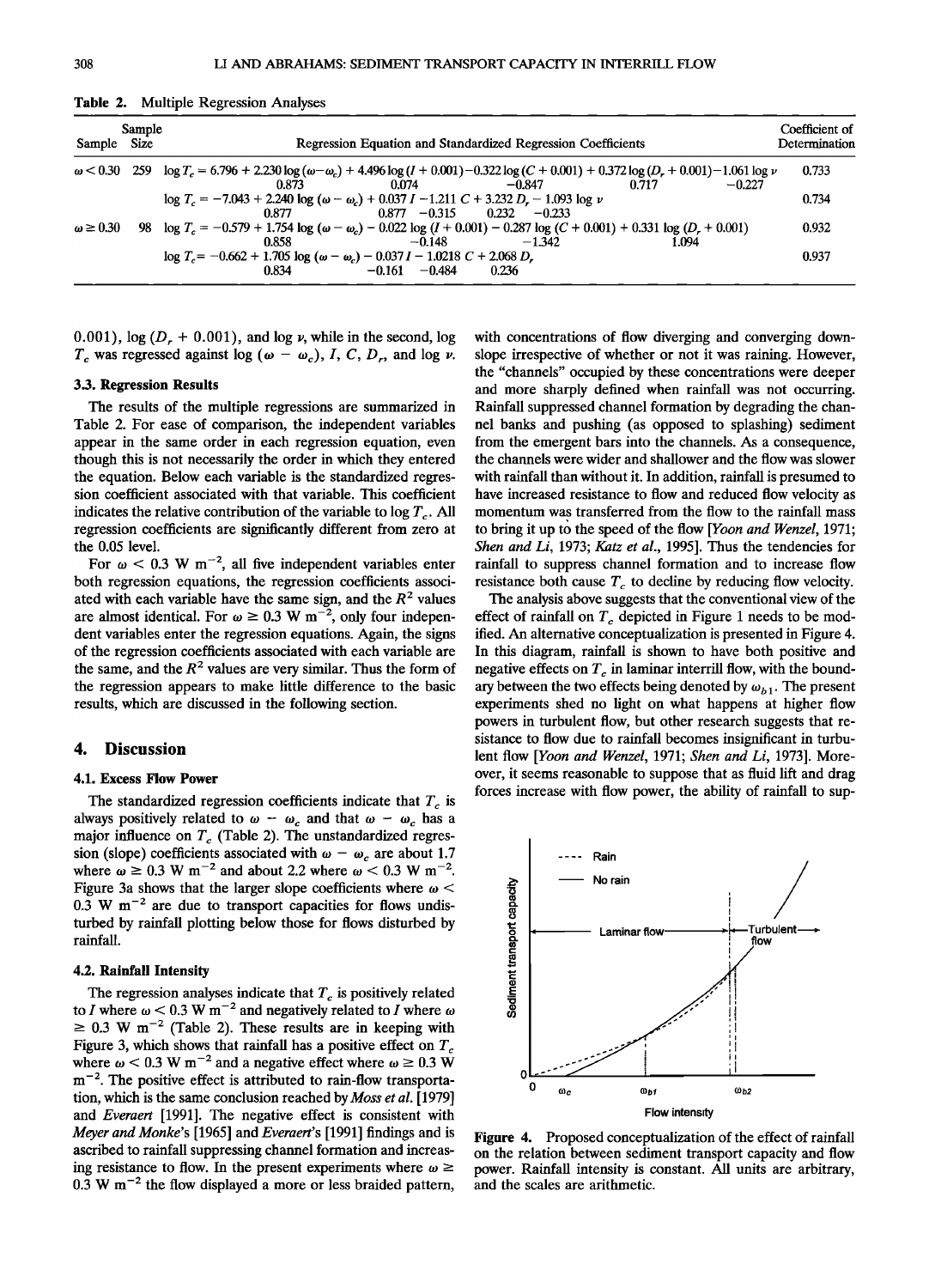**press channel development diminishes. Thus at higher flow powers in turbulent flow, rainfall might be expected to have**  little or no effect on  $T_c$ , and this is confirmed by the experi**ments of Abrahams et al. [1998]. This second threshold mark**ing the upper limit of the negative effect of rainfall on  $T_c$  is denoted by  $\omega_{b2}$  in Figure 4.

#### **4.3. Stone Concentration**

Unlike I, the effect of stone concentration  $C$  on  $T_c$  does not depend on the value of  $\omega$ :  $T_c$  is negatively related to C for both  $\omega$  < 0.3 W m<sup>-2</sup> and  $\omega \ge 0.3$  W m<sup>-2</sup> (Table 2). The negative relation between  $T_c$  and  $C$  is attributed to an increase **in C causing an increase in form resistance [Abrahams et al., 1992; Abrahams and Parsons, 1994] which in turn causes a**  decrease in flow velocity and a decrease in  $T_c$ . An increase in **form resistance also produces an increase in flow depth, which may reduce the ability of raindrops to entrain and transport**  bed sediments and so decrease  $T_c$ . The negative relation between  $T_c$  and C is inconsistent with *Bunte and Poesen's* [1994] **finding of a positive relation between these variables. They ascribed their positive relation to horseshoe vortices increasing**  in magnitude and intensity as C increases ( $0 \le C \le 0.25\%$ ). **Unlike Bunte and Poesen's [1994] experiments, the present ones employed rainfall. Observations during these experiments**  suggest that rainfall partially suppresses or damps horseshoe vortices. Thus C effects  $T_c$  (1) by increasing roughnessinduced vorticity, which increases  $T_c$ , and (2) by increasing form resistance, which decreases  $T_c$ . These two mechanisms **operate simultaneously in any interrill flow on a rough surface.**  In Bunte and Poesen's [1994] experiments  $(0 \leq C \leq 25\%)$ **without rainfall, the first mechanism dominates, while in the present experiments with rainfall, the second mechanism dominates.** 

#### **4.4. Stone Size**

The regression analyses show that stone size  $D<sub>r</sub>$  is positively related to  $T_c$  regardless of  $\omega$  (Table 2). There are two reasons **for this relation. First, large stones deflect larger quantities of water than do small ones, thereby forming larger horseshoe vortices, which sustain greater transport capacities [Bunte and Poesen, 1994]. Second, a given concentration of large stones offers less resistance to flow than does the same concentration of small stones [Abrahams et al., 1998, Table III], causing flow**  velocity to increase with  $D<sub>r</sub>$  and  $T<sub>c</sub>$  to increase. Large stones **impede overland flow less than do small ones because, particularly at low concentrations, they tend to funnel the flow into well-defined threads that have higher velocities than the dispersed flow through a comparable concentration of small stones.** 

## **4.5. Viscosity**

The regression analyses reveal that  $T_c$  is negatively related to flow viscosity  $\nu$  where  $\omega$  < 0.3 W m<sup>-2</sup> and unrelated to  $\nu$ where  $\omega \ge 0.3$  W m<sup>-2</sup> (Table 2). Thus low-viscosity flows carry **more sediment than high-viscosity ones at flow powers less**  than  $0.3 \text{ W m}^{-2}$  but not at higher flow powers. The negative effect of  $\nu$  on  $T_c$  at low flow powers is attributed to viscous **damping of eddies and vortices generated by raindrops and**  stones. Where  $\omega \ge 0.3 \text{ W m}^{-2}$  it is speculated that the vortices **produced by stones become sufficiently energetic that viscous damping no longer influences the ability of these vortices to**  sustain sediment transport, and so  $T_c$  becomes independent of **1•.** 

## **5. Conclusions**

**A set of 357 flume experiments was undertaken to investi**gate the controls of  $T_c$  in laminar interrill flow on stonecovered surfaces. These controls vary according to whether  $\omega$  is greater or less than  $0.3 \text{ W m}^{-2}$ . The principal conclusions are **as follows.** 

**1.** Transport capacity is positively related to  $\omega - \omega_c$ , but the slope of the relation is steeper where  $\omega \leq 0.3$  W m<sup>-2</sup> than where  $\omega \ge 0.3$  W m<sup>-2</sup> because in the former but not the latter **situation, interrill flows undisturbed by rainfall transport less sediment than do disturbed flows.** 

**2. Transport capacity is positively related to rainfall inten**sity where  $\omega$  < 0.3 W m<sup>-2</sup> and negatively related to rainfall intensity where  $\omega \ge 0.3 \text{ W m}^{-2}$ . The positive relation is attrib**uted to rain-flow transportation, and the negative relation is attributed to rainfall suppressing channel formation and increasing resistance to flow. At higher flow powers in turbulent**  flow,  $T_c$  is probably unrelated to rainfall intensity.

**3. Transport capacity is negatively related to stone concen**tration irrespective of the value of  $\omega$ . This is because an in**crease in concentration causes an increase in flow resistance, which in turn causes a decrease in flow velocity and a decrease**   $\mathbf{in}$   $T_c$ .

**4. Transport capacity is positively related to stone size re**gardless of  $\omega$ . There are two reasons for this. First, large stones **form larger horseshoe vortices which sustain greater transport capacities than do small stones. Second, a given concentration of large stones offers less resistance to flow than does the same concentration of small stones, causing flow velocity to increase**  with stone size and  $T_c$  to increase.

**5. Transport capacity is negatively related to fluid viscosity**  where  $\omega$  < 0.3 W m<sup>-2</sup> and unrelated to viscosity where  $\omega$  ≥ 0.3 **W m -2. The negative relation is attributed to viscous damping of eddies and vortices generated by raindrops and stones. Damping disappears at high flow powers because the vortices produced by stones become sufficiently energetic that viscous forces are overwhelmed by disturbances to the flow.** 

# **Notation**

- **a length of the long axis of a stone, m.**
- **b length of the intermediate axis of a stone, m.**
- **c length of the short axis of a stone, m.**
- stone concentration.
- $C_s$  sediment concentration, kg m<sup>-3</sup>.<br>  $d$  flow depth. m.
- *d* flow depth, m.  $D_r$  stone size, m.
- 
- $D_r$  stone size, m.<br> $D_{50}$  median partic median particle diameter, m.
	- *g* acceleration due to gravity, m s<sup>-2</sup>.<br>*I* rainfall intensity, mm min<sup>-1</sup>.
	- rainfall intensity, mm min<sup> $-1$ </sup>
- $q_w$  unit water discharge, m<sup>2</sup> s<sup>-1</sup>.<br>
O water discharge, m<sup>3</sup> s<sup>-1</sup>.
- $Q$  water discharge,  $m^3 s^{-1}$ .<br> *Re* flow Reynolds number.
- **Re flow Reynolds number.**
- 
- $S$  energy slope, sine.<br> $T_c$  sediment transport sediment transport capacity, kg  $m^{-1}$  s<sup>-1</sup>.
- $u$  mean flow velocity, m s<sup>-1</sup>.
- $w$  flow width, m.  $W$  flume width.  $m$
- flume width, m.
- **0 slope angle, deg.**
- *v* kinematic viscosity,  $m^2 s^{-1}$ .
- $\rho$  water density, kg m<sup>-3</sup>.
- $\rho_s$  grain density, kg m<sup>-3</sup>.
- shear stress,  $N \text{ m}^{-2}$ .